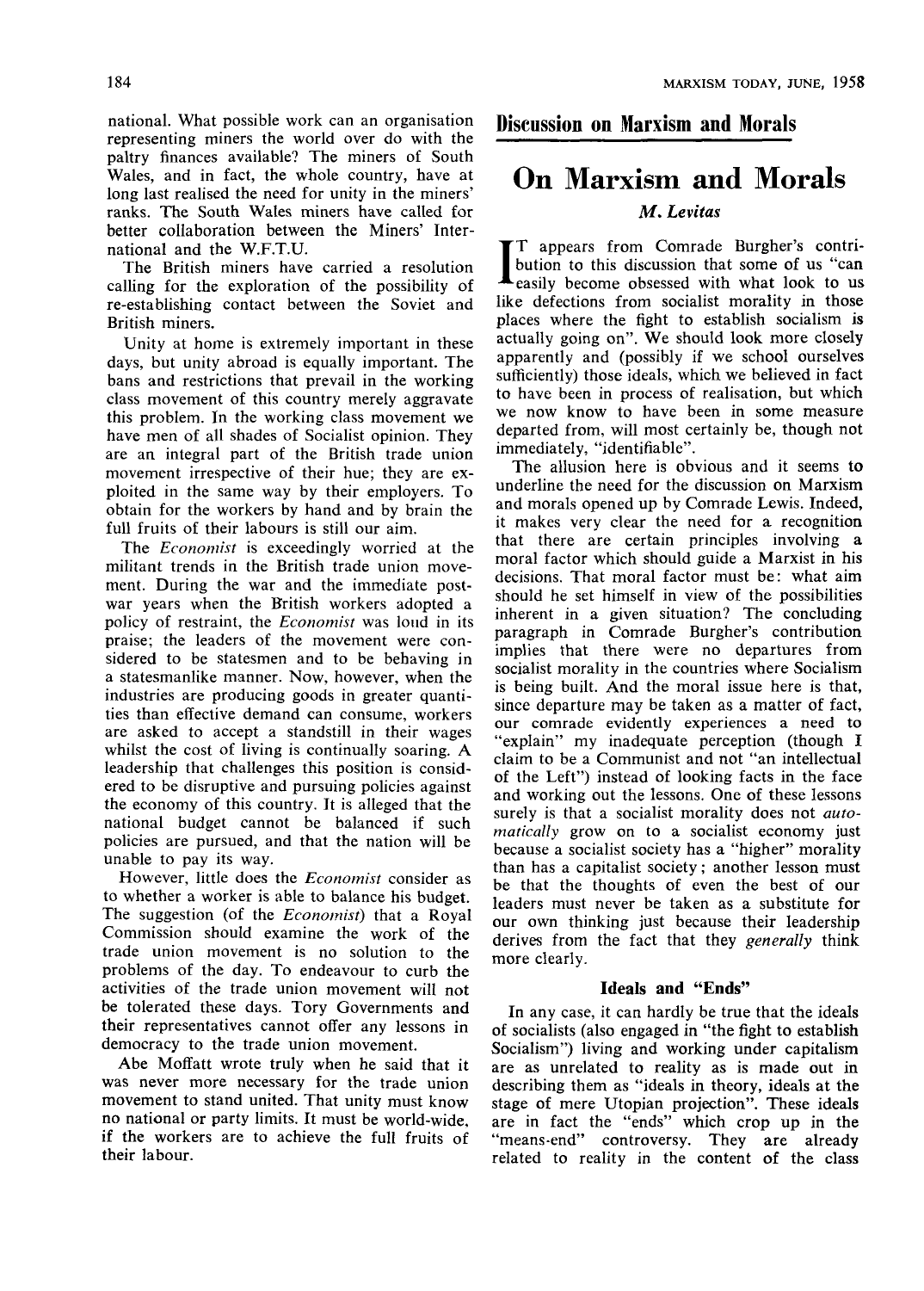struggle under capitalism. They are conceived of in the course of a struggle against the values postulated by capitalism. The ideals of common ovraership, real democracy, internationalism, an end to anti-Semitism, the abolition of colonialism, and peace, are all concepts springing from the struggle against monopoly capitalism, capitalist power, chauvinism, the ghetto and gas-chamber, imperialism and war. The Marxist claims that these ideals are *realisable,* because the forces exist for their realisation, and to the extent the struggle is waged to realise them.

Thus, on the subject of means-end. Comrade Lewis's formulation is hardly adequate when he writes that Marxists ". . . evaluate means not by absolute standards but by consequences". It would appear, on a Marxist view, that certain alternative patterns of consequences are possible outcomes of a given set of circumstances (or forces). Communists strive to direct those forces to accomplish consequences already inherent in them. The consequences are already *somewhat* shaped by their means, and those means alter in the course of efforts to achieve inherently possible consequences ; e.g. a works committee as a means of fighting for a wage increase or against redundancy must undergo change in the course of doing so.

There is, of course, a factor of evaluation. A Communist in a capitalist factory or Communists at the head of a socialist state may conceivably be tempted to condone or "cash in on" anti-Semitic or chauvinist prejudices held by workers in order to become popular as a means of winning or consolidating influence in order to further the victory of Socialism. This I believe would be a particular case of opportunism. Adherence to socialist morality would call for resistance to such temptation, and in the last analysis such opportunism must of course be inimical to the victory of Socialism.

The most important agents in the complex of class struggles nowadays are the political parties: some striving for a classless society; others straining to maintain the supremacy of an exploiting class. The first type of party is the party of the working class, and that party can itself be a poor or an efficient means to its end; and its poverty or efficiency will depend on (among other things) the conviction that its end is possible of achievement without departures from its values, from its morality. The second type of party is that whose ends include the maintenance of a system which can still be construed as efficient when unemployment exists, and whose means for the defence of its system postulates the perpetual danger (at least) of war with nuclear weapons.

In the light of the above argument it can be said that there are two moralities in conflict: *(a)* capitalist morality, *(b)* socialist morality. Comrade Lewis has well answered the demand by certain philosophers that we furnish "a reason, a moral ground other than the fact it is *our* interest we are concerned with" as proof of the superiority of socialist objectives. The class morality, he says, of the working class is far more than a class morality because through its victory society as a whole benefits. This position has support from Engels: ". . . that morality which contains the maximum of durable elements is the one which, in the present, represents the overthrow of the present, represents the future: that is the proletarian (morality)."

All systems of morality have in common that they represent "stages of the same historical development" (Engels); what is peculiar to a higher morality is that its elements—its laws and sanctions—fit the future and its driving force is that class whose interests promote those laws and sanctions.

#### **Socialist Morality**

But the laws and sanctions must be *actively*  promoted, and a crucial question for socialists at the present time is: how may socialist laws and sanctions be formulated, enacted and made operative? This question has not been and will not be allowed to become a matter of *concern*  only for our comrades in the socialist countries. The effectiveness of socialist morality, its mode of operation, its content in practice as well as its formal declaration are before the eyes of the people in capitalist countries in continual contrast with the morality of capitalism. And the salient point in this contrast can only be: to what extent does a socialist country abolish an imposition, satisfy a need, or sustain an ideal concerning the working class under capitalism?

The laws and sanctions must be actively promoted because the emergence of a socialist morality upon a socialist economy, or from a Communist government, is as little (or as much) automatically certain as is a revolution from a revolutionary situation.

For this reason it seems to me that an enquiry into the nature of morality and its grounds is insufficient nowadays, especially as on its own it shirks the content and therefore the contrasts, strengths and weaknesses of the contending systems. It is also insufficient because on its own it does not provide the standards by which the class conscious (and the socially conscious in socialist countries) may estimate their leaders.

Nevertheless the enquiry is necessary, and Comrade Lewis's article gives a firm outline of the nature and sources of morality.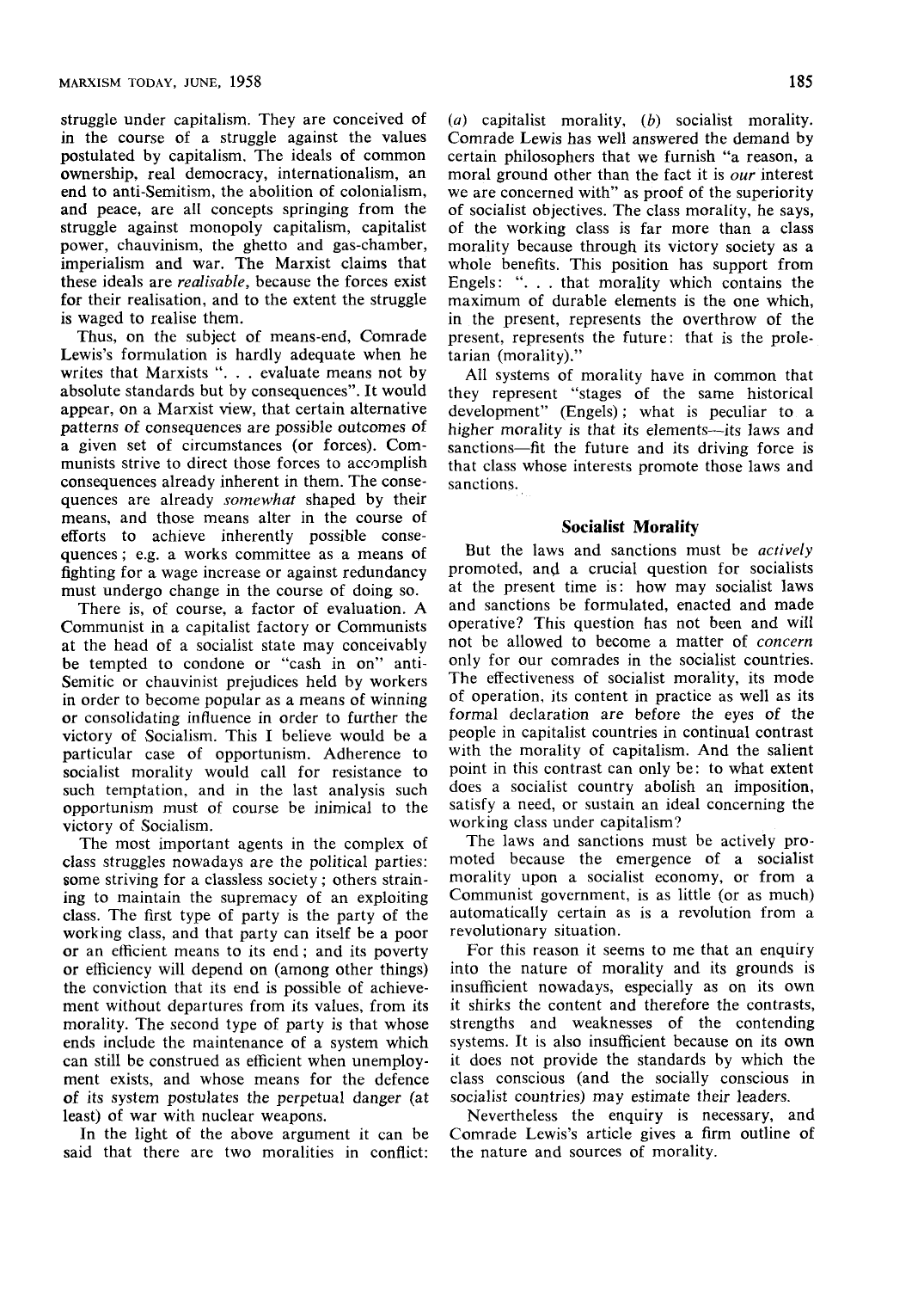#### **Duties and Rights**

One difficulty exists for me in Comrade Lewis's article: that is, his first ground of obligation. This seems to be, for him, personal—individual. "And here we have . . . the first kind of *obligation.*  A man has a duty to himself. .. . A man has the *right* to these things" (the things satisfying his desires). The objection is that "right" can only be considered an obligation in the sense that the individual's group recognises his claim and its duty to grant it. This does not seem to be an obligation from the point of view of the individual. "Right" constitutes a claim by an individual upon his group; "duty" constitutes a claim by his group upon the individual. On this view a man cannot have a "duty to himself": he merely exercises his claims upon his group—an action having special meaning if at some time he has forgone those recognised claims. It seems mistaken to search for a simpler unit than society itself even for a definition of "obligation"—just as mistaken as Comrade Lewis shows it to be to ground morality in anything other than social experience. This difficulty inheres again in the sentence: "This means that the obligation to restrain our natural impulses and forgo our legitimate desires arises from social experience". It is a little difficult to think of impulses which do not contain in them elements of social influence; and desires may only be legitimate by reference to the group.

## **The Moral Law**

## *John Shaw*

I FEEL grateful to Dr. Lewis for what is after all a belated treatment of a most important problem, but I cannot feel that the handling is adequate to the issues involved, nor can I see how Dr. Lewis justifies the sweeping assertion on page 59 (Conclusions), "We thus see that the difficulties and objections concerning Marxist ethics are all answered."

In the first place I should expect the article to draw a clear distinction (which to my mind it nowhere does) between Marxist ethics under capitalism and those of at any rate a socialist society. What we are primarily concerned with in dealing with honest criticism of Marxist ethics (or at least of Communist morality) is our conduct and attitude to moral values in the course of the struggle to achieve working class power. I think it is not unfair to say that many Communists believe or appear to believe that under these conditions any action is morally justifiable which helps in the working class struggle or can be said to further the fight against capitalism. Though Dr. Lewis does not appear to accept this, his words seem to me to involve confusion if not contradiction, if you examine the statement on pages 58 and 59 beginning, "Since they can only fulfil their needs by the overthrow of capitalism . . . and the means to its achievement become moral too." I will refer to this statement later on.

The point is that this criticism of our "amorality" is made by many honest critics and also recently by some Party members, largely influenced by idealistic motives in joining the Party, not because they accept a transcendental standard for ethics. Most, if not all, do not. The substance of their criticism is our attitude towards specific moral values. Since the revelations of the Twentieth Congress it is difficult to deny that we have at least exposed ourselves to such charges, and none the less so because of admissions about "mistakes" and "grave crimes against socialist ethics".

The arguments therefore put forward by Dr. Lewis about the materialist basis of conduct seems to me to begin with the wrong emphasis. It is no answer to this in my opinion that Dr. Lewis adds as though it were an afterthought on page 59 the last two paragraphs beginning "Nevertheless Marxists are well aware" etc. In fact these paragraphs appear to me to be an expression of personal opinion totally unrelated to all the arguments which have gone on previously. They are an added conclusion to account for an obvious omission. They contain at least two highly controversial statements in the nature of an apology for what has happened recently and the quotation from Marx which rounds them off is a brilliant example of a *non sequitur!* 

For these values, these general principles—the sacredness of human life, truthfulness, pity—are not merely of enormous importance. They are the very values we are accused of ignoring, of trampling on. Our attitude towards *these* values constitutes the giavamen of the charge against us. It is with these then that we should begin. We should show how they come into the Communist scheme of values, how they form part of the moral standard by which we too can be judged and how we justify, if we do, any "partial" or "temporary" deviation from them. It is not good enough to offer the easy excuse that we renounce them when compelled to do so, because the particular conditions of our bitter struggle do not leave us the alternative.

So too in the argument on "means" and "ends", it is certainly not enough to say, as Dr. Lewis says, in (6) on page 59, "only those means are legitimate which .. . do not lose more than they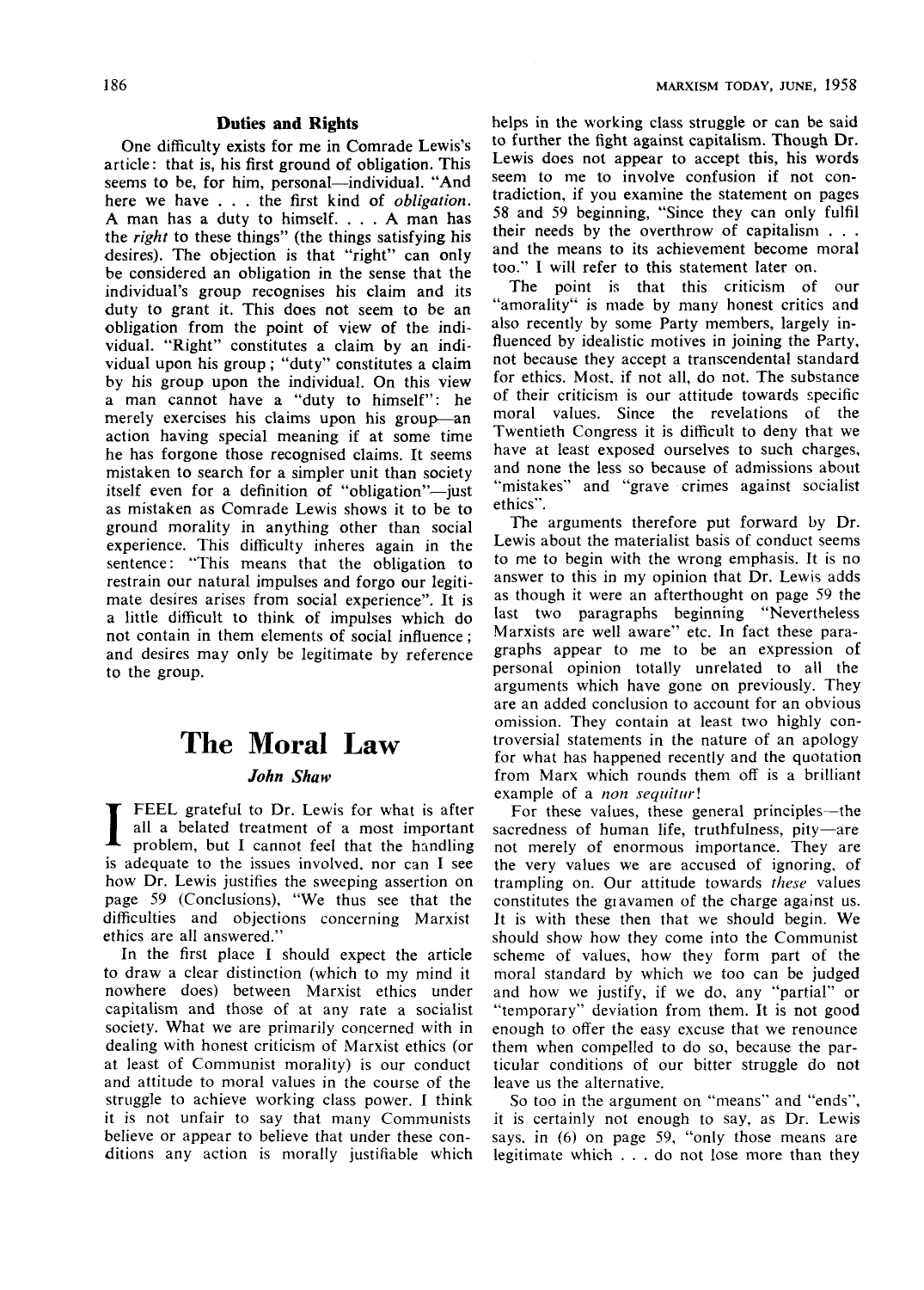gain". The problem of "means" and "ends" is not a specifically Communist one, but as it *is* a problem for us, we cannot dismiss it quite so easily. I cannot pursue it here, nor can I develop what I feel personally is the biggest moral problem, that of Marxism and truthfulness. Much remains to be done on these questions.

I think there is a good deal of value in the attempted analysis of the origins of moral conduct in society as a guide to our own attitude in dealing with these problems, but when the arguments are summed up on page 58 in (1), (2) and (3), one feels considerable doubt about what is proved. What seems to emerge is a pattern of moral standards which should be true in a socialist society, not what actually happens in bourgeois capitalist society. I cannot see that the reduction of the problem to so-called simpler primitive forms has "proved" what is stated.

This is followed by what I consider an unfortunate digression—a digression, because the summing-up on page 58, "Marxism must begin therefore . . ." does not follow from what has come before. As to the merits of Loeser's attack on Howard Selsam, I am not competent to judge, but I cannot help feeling that the point is that basic human needs are not of themselves the origin of moral law; the *methods* by which those needs are satisfied in society form that basis (Dr. Lewis himself says this on page 58 (1)). In a communist society therefore moral conduct must mean conformity to the laws of social development, but I have added "in a communist society". If I am correct then, Dr. Lewis should have gone on to say at the bottom of page 58, "Marxism must begin therefore with the basing of all obligation *on the methods of satisfying* human needs". If this sounds like a quibble about formulation, well, that comes of introducing a digression without analysing the points involved!

There is no discussion in the article of a number of issues which hinge on matters treated. For example, what of "values", good or bad, which already in bourgeois society have acquired in the course of time significance in themselves, emotive value, possibly? What is our attitude to them? Is "loyalty" for example merely a bourgeois value, or "democracy"? Are these bourgeois abstractions always, under all circumstances? Do we reject them? Do we always insist on reference to a concrete situation? Is "cruelty" not a "bad" in our eyes? Do we reject bourgeois artistic and aesthetic values? Are *all* bourgeois values "absolutes" or "class" morality?

These are not theoretical, academic, doctrinaire questions. Not only do the answers to them in practice win us or lose us valuable allies, but we must not forget the deep bourgeois indoctrination of the British working class who certainly are not worried about the "transcendental" issue!

I hope that some attempt will be made by those interested to take up one or other of the problems suggested, and to develop them either in the way I have hinted at, or in some other way so as to bring them within an integrated scheme of Marxist ethics. No one can say that this has been done in Dr. Lewis's article.

# Reply to Discussion on Marxism and Morals

## *John Lewis*

T HE discussion which has taken place on "Marxism and the Moral Law" has made two thing clear: firstly, the danger of discussing ethics in a vacuum, in purely abstract terms—one must always be prepared to convert the paper money of abstractions into the hard cash of concrete examples. Nothing is more urgent, more compelling, more capable of arousing enthusiasm on the one hand and indignation on the other than moral issues. All the more reason that we should always know precisely what we mean when we use ethical terms. The second thing that emerges is the difficulty some people find in realising that there is more than one kind of morality, or we had better say *claim* to morality. In fact there may be at least three such claims.

### **Three Types of Morality**

Firstly there is the "morality" which judges what is right solely in terms of the interests of a class; secondly there is the moral ideal of the general good, not the good of one class but of all men, good interpreted in the sense of the satisfaction of human needs; thirdly there are the rules of social life, whatever its particular form, that morality which is the necessary bond of co-operative existence and of mutual dependence.

(a) First then let us consider *class, morality,*  often claimed to be the only morality conceivable. There are two such claims—that of the ruling class, which thus seeks to justify its privileges, and that of the working class defending its rights. Plato advances an ethical justification for the caste society of Athens, and in every age the claims of those who regard themselves as the *elite* are advanced to justify racial and class privilege.

This may be a *claim* to morality, but it must be disallowed, because the mere assertion of sectional interests is not moral. A genuine morality must embrace the general interests of mankind.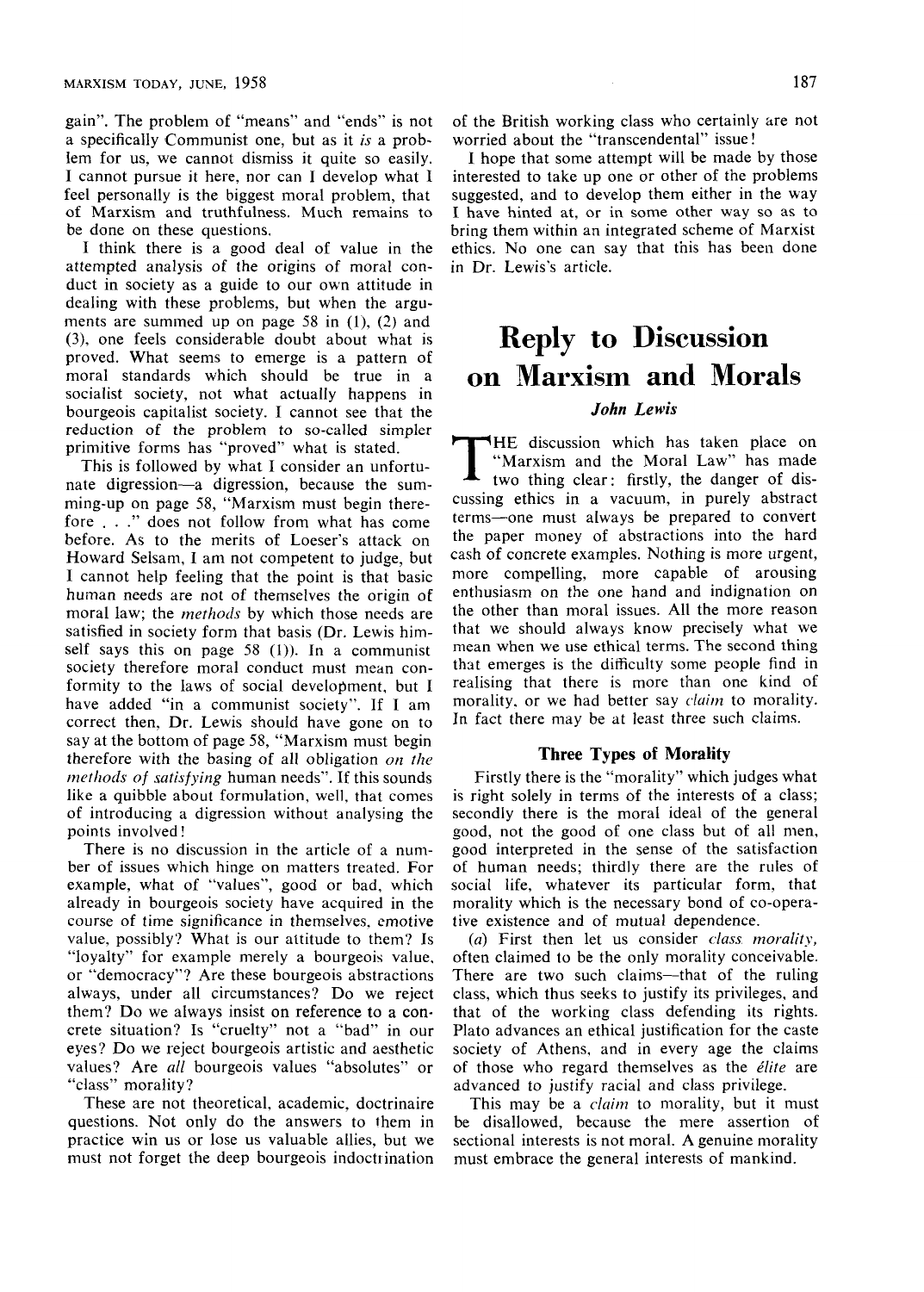It has also been claimed that morality is what is in the interests of the working class. Franz Loeser attributes this view to me, on what grounds I cannot imagine since my whole argument was that the victory of the working class can only be held to be moral if it serves the interests of society. If it only serves the interests of a class it is no more moral than capitalist morality. In so far then as this sectional interest is asserted to have moral validity we lay ourselves open to the charge so frequently levelled at Marxism, that we believe all moral judgments to be relative to the interests of social groups or that there is no morality higher than class morality. This would be the negation of morals. A working class victory is only moral if it brings into existence a society in which no sectional interest prevails, that is to say a classless society.

*(h)* Secondly we have the view that *the moral is what satisfies the widest range of human needs, in other words the general good:* "a really human morality which transcends class antagonisms" (Engels) and which is completely realised only in a classless society.

I am at a loss to understand why anyone should regard the satisfaction of human needs, which Marx makes "the first premise of all existence", as a merely subjective standard. Of course such needs must be *felt,* must satisfy, must be desired, and these are activities of the human mind, but *what* is valued, sought, fought for is surely entirely objective. What are our needs? Food, clothing, shelter, health, leisure, love, comradeship, travel, art—the list is endless, and these things are objective enough in all conscience.

Granted the ethical validity of our struggle for these ends, it follows that whatever is necessary to secure them becomes morally right too and partakes of the ethical quality of the chosen end. To put it the other way round, many things are *right* because they secure something valuable in itself; a minimum or better a maximum wage is morally right because it is necessary to secure food and clothing and life itself. But life is valuable for its own sake.

(c) Thirdly we have the morality which Lenin describes as "the elementary rules of social life that have been known for centuries", and Marx calls "the simple laws of morals and justice, which ought to govern the relations of private individuals and the intercourse of nations". These rules or principles are independent of the class structure of society, except in so far as capitalism constantly distracts and frustrates them. No society of any kind can continue to exist without a minimum of co-operation, mutual trust, helpfulness, integrity and the rest. It is, of course, only under socialism that they can be fully accepted and

operate freely. Nor are they to be written off, as George Burgher does, because "they have a bourgeois look about them". They are just as explicity and seriously enunciated in the classless society of the Soviet Union as in our own. Nor are they to be brushed aside, as Franz Loeser does, because they are merely subjective as contrasted with the objective morality of conformity to the law of social development.

Let us be concrete: do not we all, even Burgher and Loeser, get indignant at some unfairness or injustice inflicted upon us? Do not we feel indignation at cruelty and treachery? Do we not feel a glow of moral approval at some story of heroism, of fidelity to principle, of sacrifice for humanity? Are these ideals of human fellowship really of no significance? Do we not in every society recognise the importance of veracity, loyalty, generosity and pity?

If we turn to Soviet literature and drama, do not the novels and plays constantly deal with issues of this sort, which while they arise within the framework of a socialist society are basically universal? Do not Soviet readers appreciate the human values and standards in Shakespeare and Dickens? Would this be so if all morality were merely class morality and could not be otherwise (Burgher)?

Surely we are concerned here with those "durable elements" of which Engels says "the proletarian morality of the future" contains the maximum, but which are by implication *present in all moralities* even though in a lesser degree.

I do not for a moment deny that there are moralities peculiar to each age and class, that morality can be twisted and interpreted by class interests; I am simply pointing out that it is a mistake to speak *only* of class morality, there are permanent elements of morality too, and Marxist ethics has to do justice to both. Indeed it is precisely the failure to recognise the importance of these permanent elements of morality that is having such a disastrous effect today. It corrupts our Marxism and repels those who cannot be satisfied with indifference to moral standards.

### **Is Morality mere Romanticism?**

George Burgher characterises the reluctance we may feel at taking human life as "a very romantic notion of the Marxist jeopardising his own soul". But is the sacredness of life a negligible scruple? Is it not rather a deeply felt conviction of the whole human race? If when it comes to taking human life we simply do not care, if we regard the high value men place on life as a mere bourgeois prejudice, if we regard our class victory as the only criterion of morality and as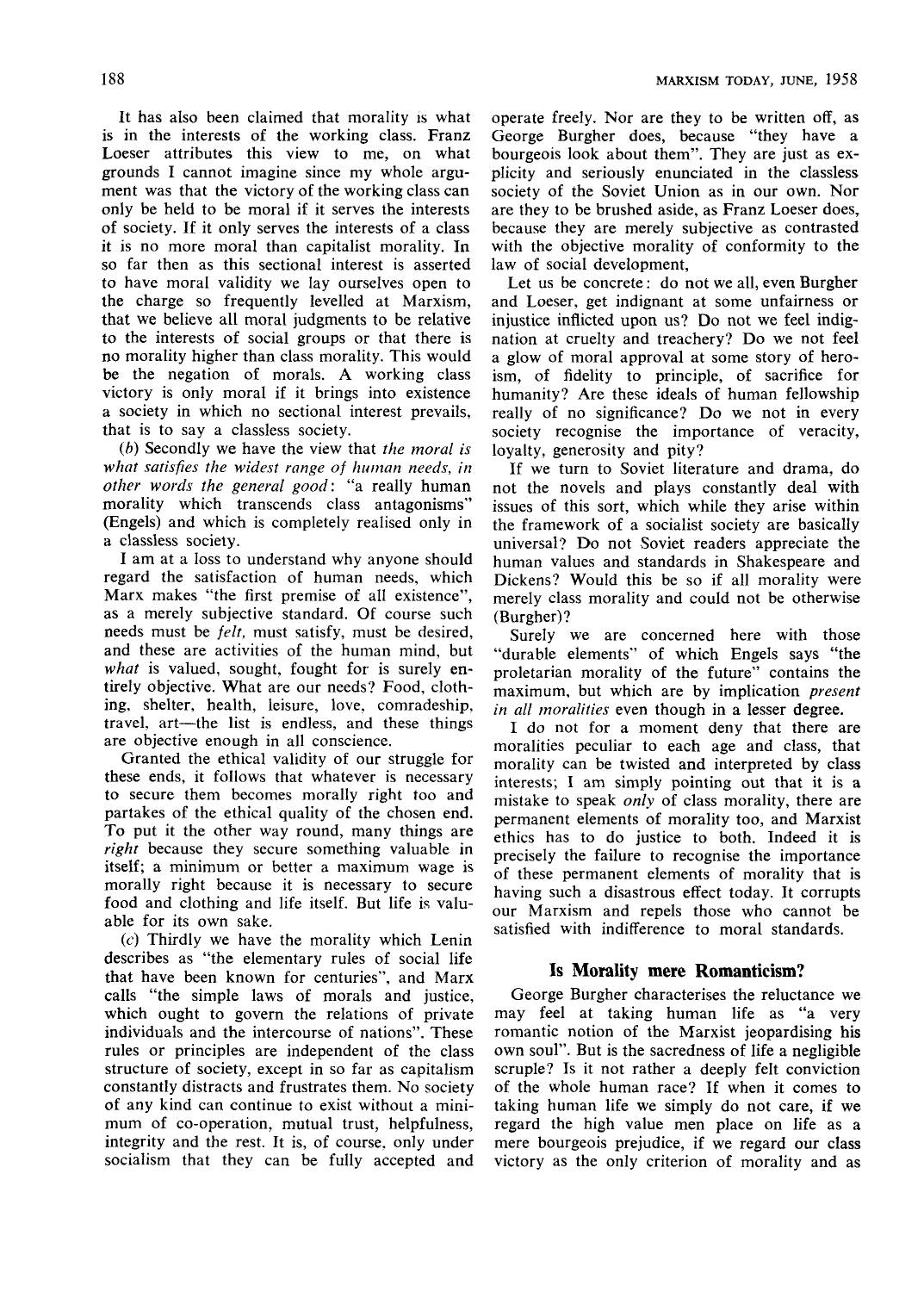completely justifying everything, then we shall not only jeopardise our own souls (we shall certainly do that) but our cause as well, for we shall rightly incur the moral condemnation of numbers of upright and conscientious people whose support is indispensable, and we shall also wreck the good we are trying to do by the needless adoption of such means.

### **Are Moral Rules Absolute?**

Let me hasten to point out that it is equally possible, and just as disastrous, to make the opposite mistake and erect these moral principles into absolutes having a sanctity of their own, independent of their social utility. But social utility is the sole ground for morals, though principles which have established themselves because of their utility come to be *felt* as right in themselves. This strong feeling about morals, this commanding voice of conscience, is not lightly to be pushed aside, but it must in extreme circumstances be over-ruled if the loss incurred by keeping the commandments is greater than the loss consequent upon breaking them. This, however, does not lessen their importance or diminish the loss and tragedy involved in violating them.

John Shaw's thoughtful contribution seems to fall into this error—the opposite error to George Burgher's. His position is that socialist ethics must *begin* with the methods adopted to achieve our goal and not with the moral goal of a classless society. Therefore he fails to see the logic of my argument which is that because "the categorical imperative", as Marx called it, in other words *our highest moral duty,* is human emancipation, *therefore* we may, on occasion, have to set aside certain moral rules, as when we are compelled to go to war to defend a socialist state against intervention.

#### **Morality Primarily Concerned with Ends**

John Shaw fails to see that morality is primarily concerned with *ends* and only secondarily with *means.* The first step is to determine the goal; this sets us our tasks and lays upon us our duty. The end which thus presents us with the highest moral claim is the satisfaction of human needs, the aim of guaranteeing to men the completely unrestricted development and exercise of their physical and mental faculties, the fulfilment of the unlimited capacity of human nature for knowledge, enjoyment and creation, the struggle to create among men "an association in which the free development of each is the condition for the free development of all" (Marx).

This being the end, victory in the class struggle

becomes the necessary means and partakes of the same moral quality as the end itself. It too becomes a moral aim. Hence the moral obligation to overthrow class privilege, to restore to men the dignity stripped from them when they became wage slaves, "the overthrow of all those conditions in which man is a degraded, servile, neglected, contemptible being" (Marx).

## **The Source of the Moral Law**

Neither George Burgher nor Franz Loeser accepts the authority of either the satisfaction of human needs or the general rules of social living as the moral imperatives of social life. Loeser imagines that I derive these "simple laws of morals and justice" (Lenin) from Freudian psychology! They arise of course not from Freud, but from human experience, and become authoritative for us by a process of social conditioning. Freud happens to call this process the formation of the super-ego, but social education and training of the young had been going on for a good many tens of thousands of years before Freud!

Loeser strongly objects to the derivation of such moral rules from human experience, feeling that this is pure subjectivism. The only objective source of morals, for him, is the law of social development.

Loeser is surely confusing two quite different meanings of the word "experience". As used by certain philosophers it means our own mental states and they often argue that we can know nothing else. But scientists mean by it the sense experience of the external world which is the whole source of knowledge; the concrete apprehension of facts, of nature itself as it observably exists. But apart from the chemists and physicists we all learn from the panorama of life itself; and among the things we learn are the moral truths that justice, kindness, consideration for the interests of others, willingness to accept our share of the world's work, are indispensable standards of social life. Such values are accepted as the results of adjustment of attitudes which are bound to emerge in the context of social interaction, they are common to all societies and human life cannot go on without them.

To deny their objectivity would seem to indicate an amazing detachment from the realities of everyday life and an excessive preoccupation with the bloodless dance of abstract categories which is quite un-Marxist.

#### **Morals and the Laws of Social Development**

Franz Loeser regards the laws of social development as the only valid source of morality.